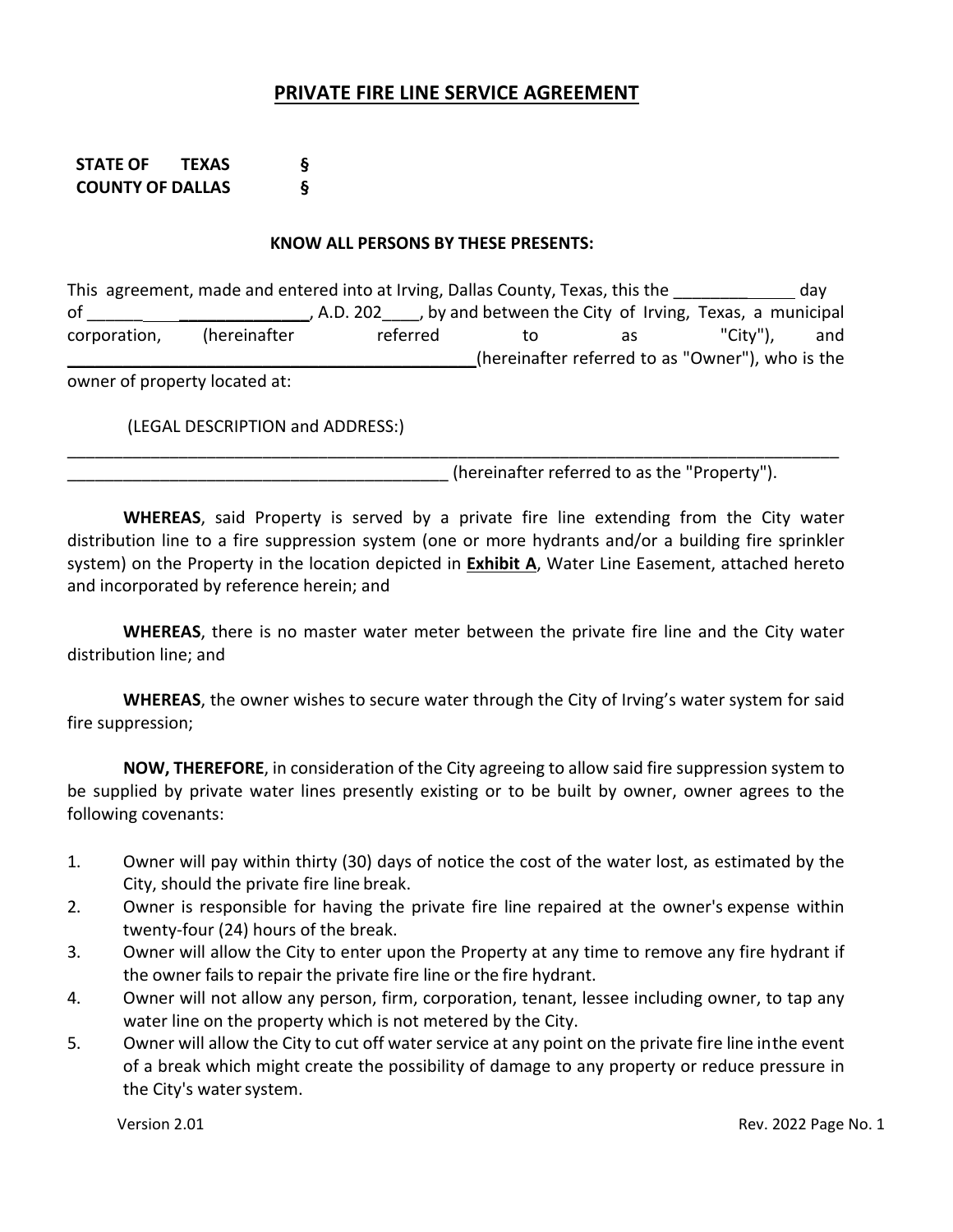- 6. Owner will install and pay for leak detectors on all fire line waterservice on the Property. Owner will be responsible to provide a third-party inspection report to the City immediately after inspection.
- 7. Owner will not permit any taps to the fire line water system which have not been authorized by the City.
- 8. Pay for all water shown to have been secured from all fire line water service except for the amount used testing purposes by the City.
- 9. Allow the City to inspect and check all fire hydrants and fire lines located on the Property, and if found in need of maintenance, Owner shall repair said fire hydrants and fire lines at owner's expense within 24 hours of notice by the City.
- 10. The Owner will disconnect or allow the City to disconnect any water line attached to the fire line water system.
- 11. The owner, its successors and assigns do hereby agree jointly and severally to maintain the private fire line water service on the Property in accordance with the covenants, and the owner agrees to comply with all City ordinances and codes applicable to maintenance of proper fire protection. The covenants, ordinances, and codes referenced above shall be deemed restrictive covenants running with the land and shall be binding on the owner, its successors and assigns and all subsequent purchasers of the Property or any portion thereof.
- 12. This Agreement shall be filed in the Deed Records of Dallas County,Texas.
- 13. City retains the right to revoke this agreement should Owner breach the covenants referenced above.
- 14. These covenants shall not be altered or amended without written consent of the City Council of the City of Irving.

**OWNER FURTHER AGREES TO HOLD THE CITY HARMLESS AND INDEMNIFY THE CITY FOR ANY DAMAGES RESULTING FROM THE OPERATION OF THE PRIVATE FIRE LINE OR CUT OFF OF WATER IN OR TO THE PRIVATE FIRE LINE, AND OWNER WILL PAY ALL COSTS, INCLUDING ATTORNEY'S FEES INCURRED BY THE CITY, IN DEFENDING ANY CLAIM OR CAUSE OF ACTION RESULTING FROM THE OPERATION OF THE PRIVATE FIRE LINE OR CUT OFF OF WATER TO SAIDLINE.**

| THIS AGREEMENT EXECUTED this the | dav of | A.D., 202 |
|----------------------------------|--------|-----------|
|----------------------------------|--------|-----------|

(OWNER) \_\_\_\_\_\_\_\_\_\_\_\_\_\_\_\_\_\_\_\_\_\_\_\_\_\_\_\_(Signature) By (Printed) Mailing Address<br>
<u>Mailing Address</u> City, State, Zip \_\_\_\_\_ TelephoneNo.\_\_\_\_\_\_\_\_\_\_\_\_\_\_\_\_\_\_\_\_\_\_\_ Email  $\blacksquare$ 

Version 2.01 **State of the U.S. In the U.S. In the U.S. In the U.S. 2008** Page No. 2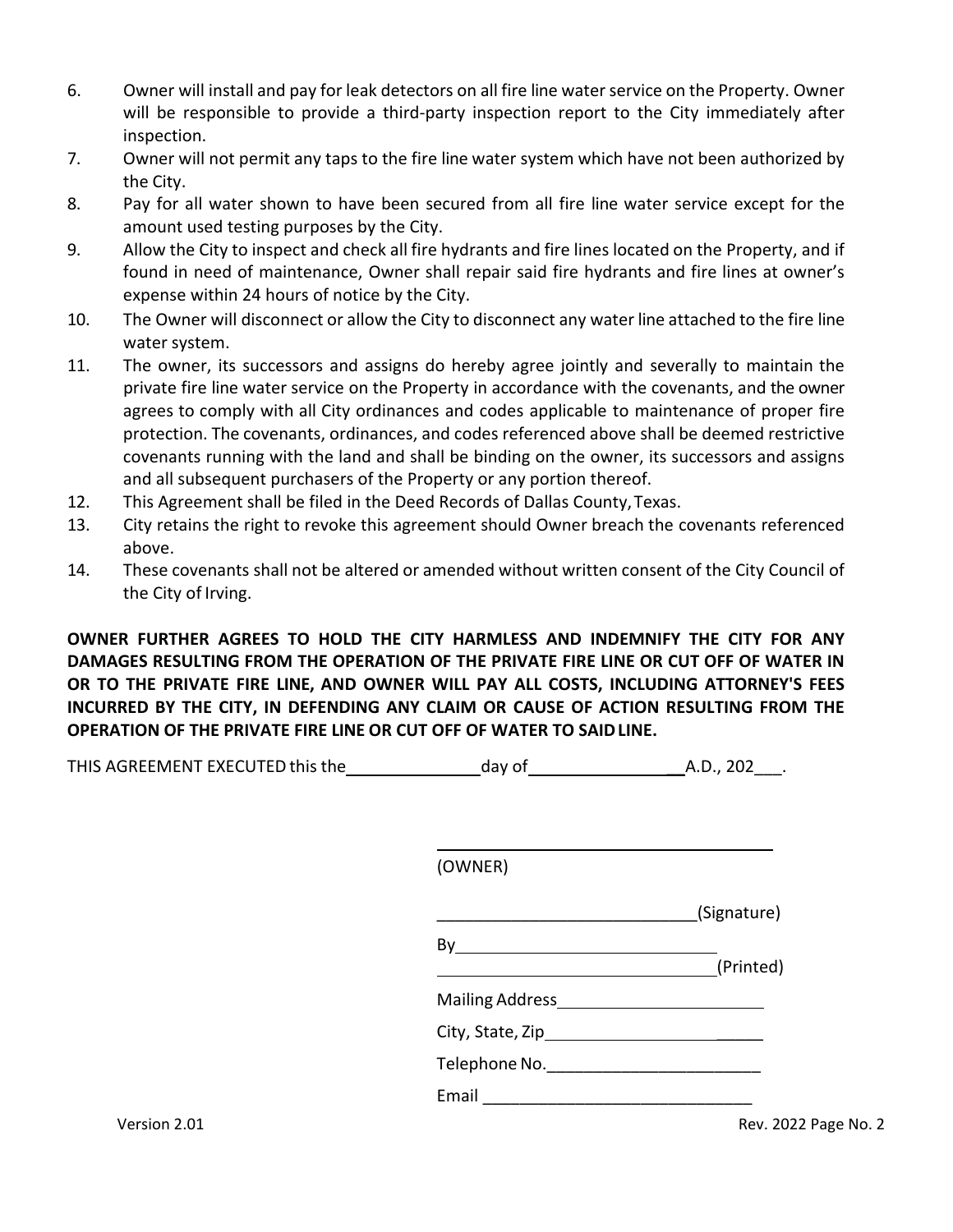# **CITY OF IRVING, TEXAS**

A Municipal Corporation

BY:

Richard H. Stopfer, Mayor

## **ATTEST: APPROVED AS TO FORM:**

City Secretary **City Attorney** 

Shanae Jennings, **Manae Jennings, Engles** Kuruvilla Oommen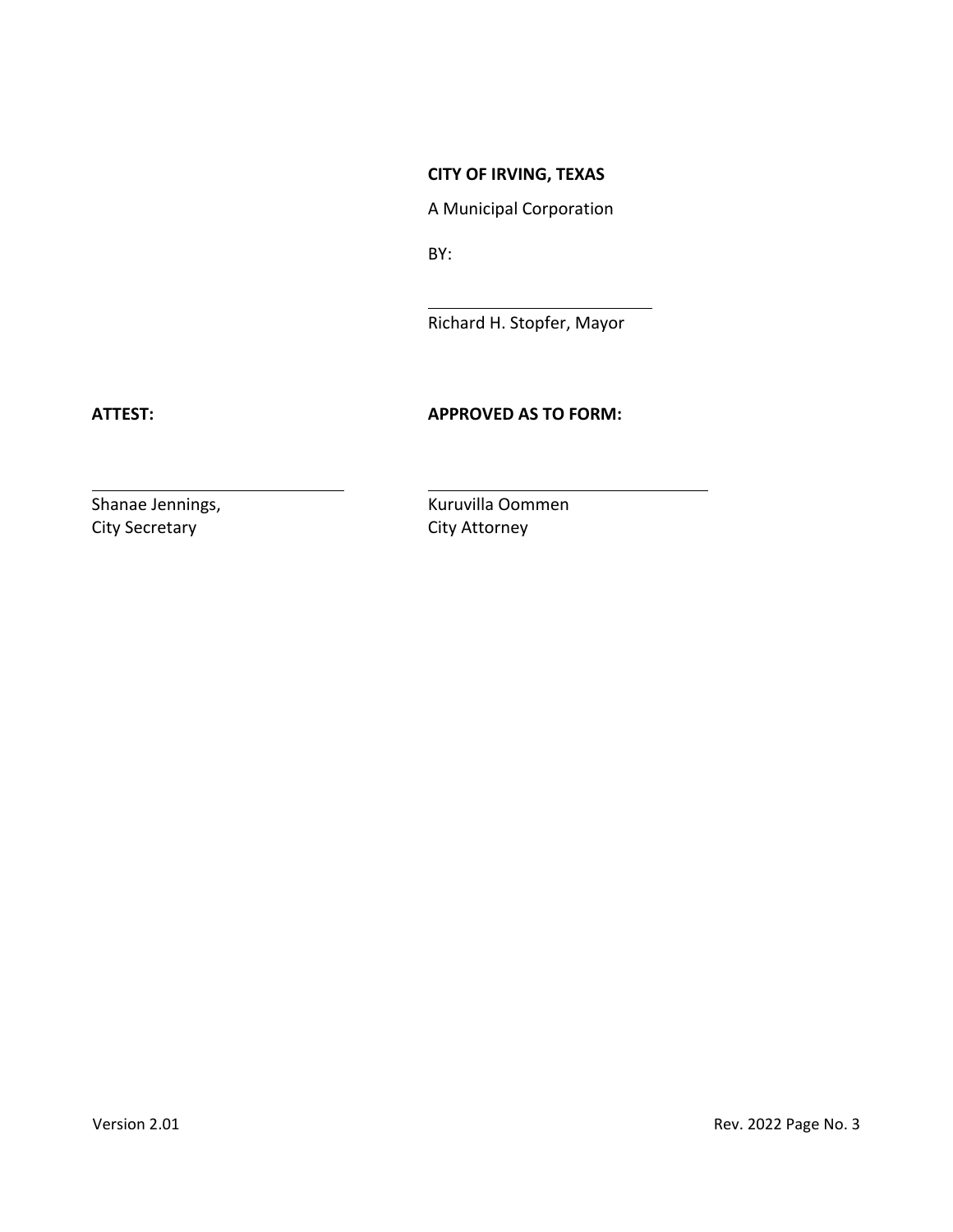#### **SINGLE ACKNOWLEDGMENT**

| THE STATE OF     |  |
|------------------|--|
| <b>COUNTY OF</b> |  |

**BEFORE ME**, the undersigned authority, a Notary Public in and for said County and State, on this day personally appeared **by a state of the state of the state** (printed name) known to me to be the person whose name is subscribed to the foregoing instrument, and acknowledged to me that he/she executed the same for the purposes and consideration therein expressed.

| GIVEN UNDER MY HAND AND SEAL OF OFFICE this the |                  | dav |
|-------------------------------------------------|------------------|-----|
| οf                                              | A. D., 202_____. |     |
|                                                 |                  |     |
|                                                 |                  |     |
|                                                 |                  |     |
|                                                 |                  |     |
|                                                 |                  |     |

Notary Public In and For<br>
County

My Commission Expires: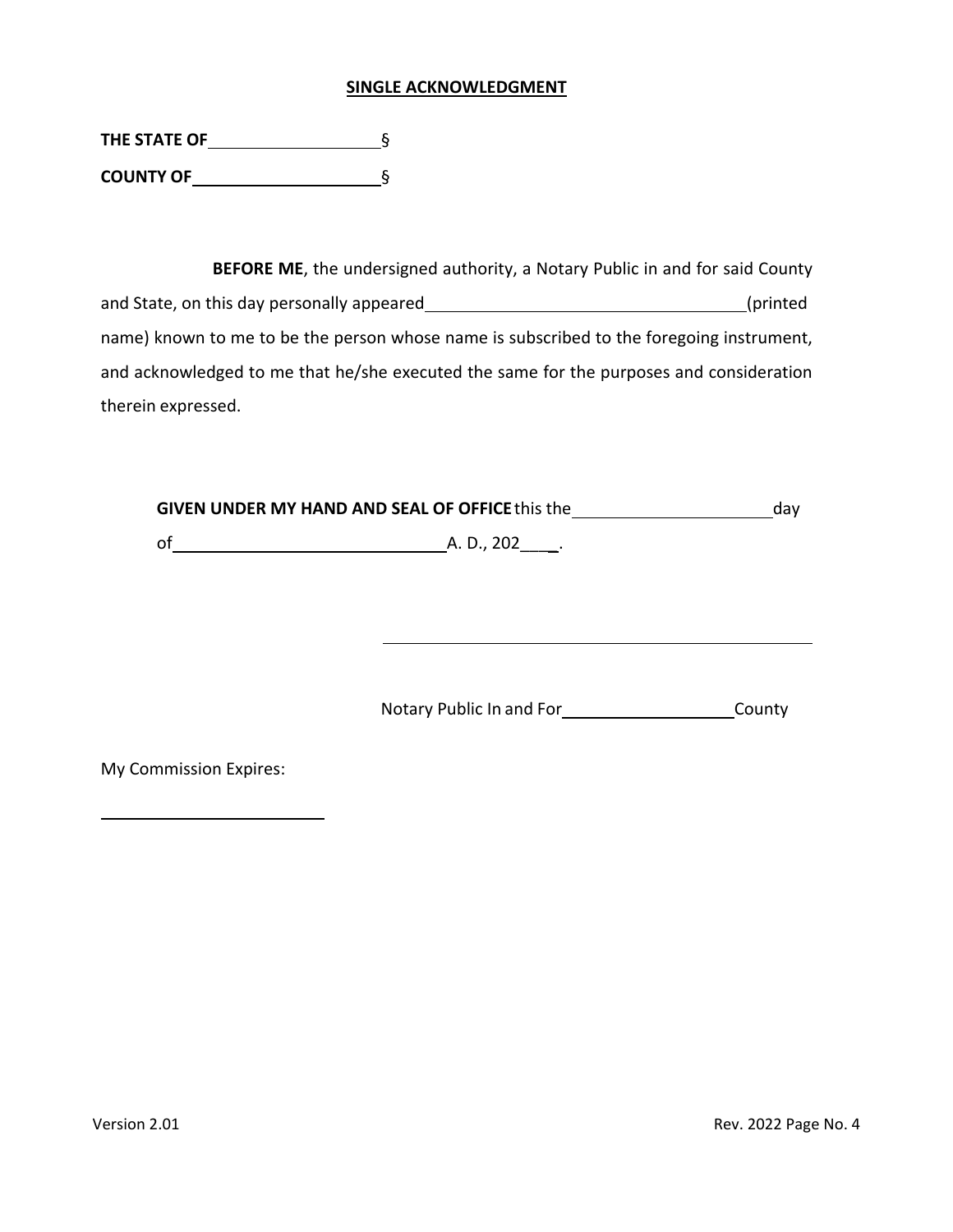#### **PARTNERSHIP ACKNOWLEDGMENT**

| THE STATE OF     |  |
|------------------|--|
| <b>COUNTY OF</b> |  |

**BEFORE ME**, the undersigned authority, a Notary Public in and for said County and State, on this day personally appeared

of (partnership name)

a partnership, known to me to be the person and partner whose name is subscribed to the foregoing instrument and acknowledge to me that the same was the act of the said partnership, and that he was duly authorized as a partner of such partnership to perform same for the purposes and consideration therein expressed, and in the capacity therein stated.

| <b>GIVEN UNDER MY HAND AND SEAL OF OFFICE this the</b> |             | dav |
|--------------------------------------------------------|-------------|-----|
| 0f                                                     | A. D., 202. |     |

Notary Public In and For\_\_\_\_\_\_\_\_\_\_\_\_\_\_\_\_\_\_\_\_\_\_\_\_\_County

My Commission Expires: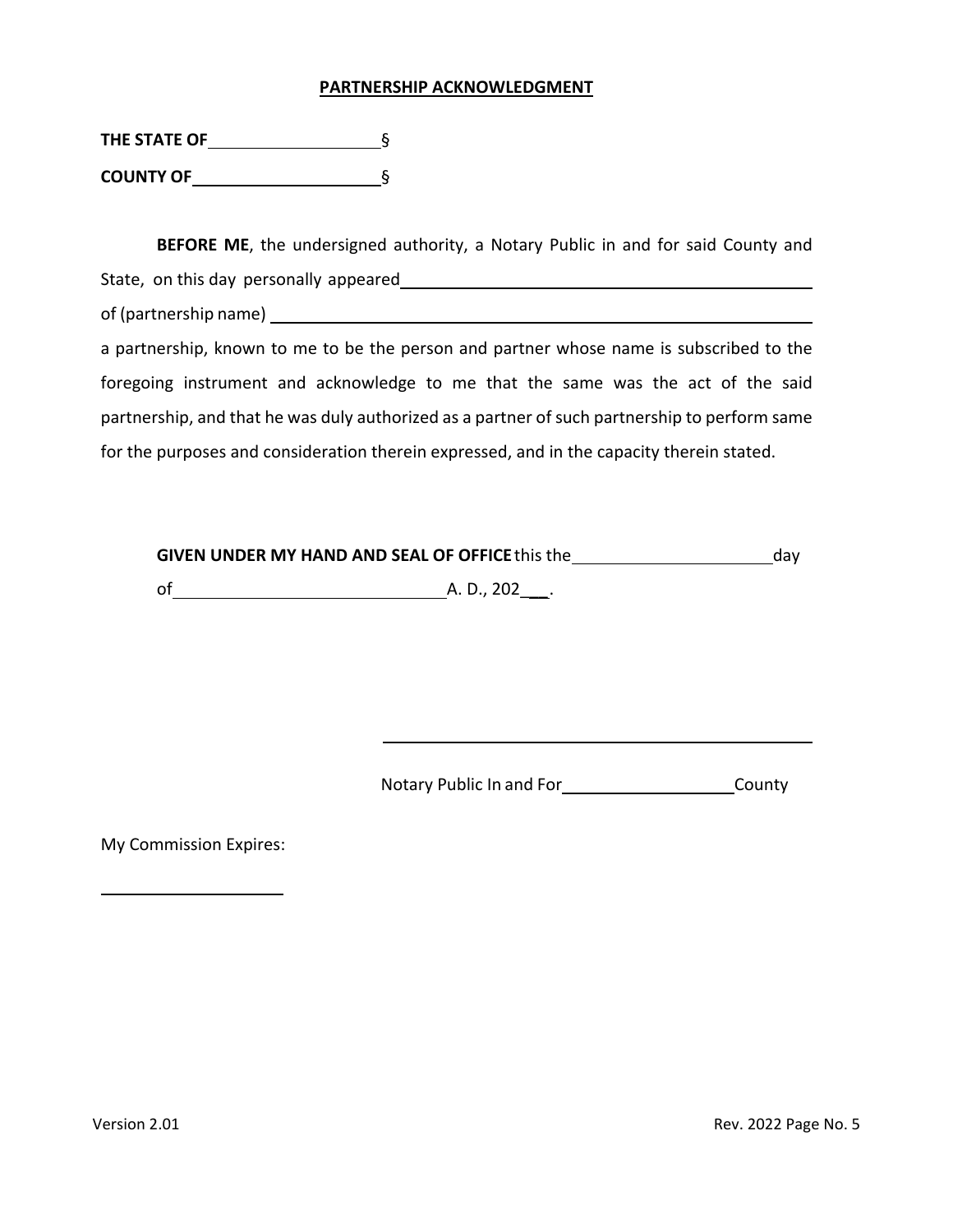## **CORPORATE ACKNOWLEDGMENT**

**THE STATE OF**  § **COUNTY OF**  §

| <b>BEFORE ME</b> , the undersigned authority, a Notary Public in and for said County and |    |      |     |    |                                                                                              |                   |
|------------------------------------------------------------------------------------------|----|------|-----|----|----------------------------------------------------------------------------------------------|-------------------|
| State,                                                                                   | on | this | day |    | personally                                                                                   | appeared          |
|                                                                                          |    |      |     | οf | (Corporate                                                                                   | Name)             |
|                                                                                          |    |      |     |    |                                                                                              | known to me to be |
|                                                                                          |    |      |     |    | the person and officer whose name is subscribed to the foregoing instrument and              |                   |
|                                                                                          |    |      |     |    | acknowledged to me that the same was the act of the said, (s)he was duly authorized to       |                   |
|                                                                                          |    |      |     |    | perform the same by appropriate resolution of the board of directors of such corporation for |                   |
|                                                                                          |    |      |     |    | the purposes and consideration therein expressed, and in the capacity therein stated.        |                   |

| <b>GIVEN UNDER MY HAND AND SEAL OF OFFICE this the</b> |             |  |  |
|--------------------------------------------------------|-------------|--|--|
| of                                                     | A. D., 202. |  |  |

Notary Public In and For<br>
County

My Commission Expires:

 $\overline{\phantom{a}}$